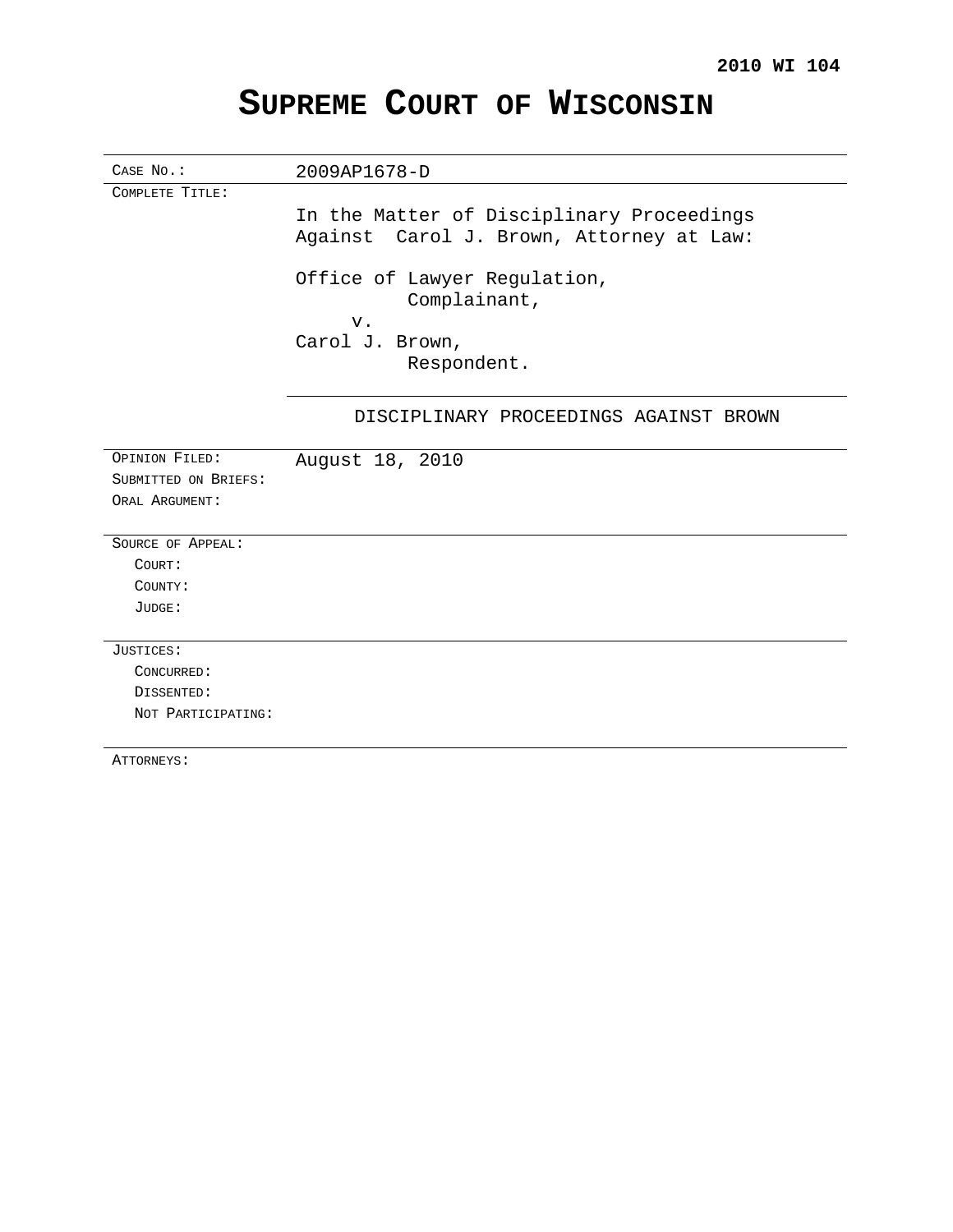## **2010 WI 104**

NOTICE

**This opinion is subject to further editing and modification. The final version will appear in the bound volume of the official reports.**

No. 2009AP1678-D

STATE OF WISCONSIN THE RESERVE STATE OF WISCONSIN STATE OF THE SUPREME COURT

**In the Matter of Disciplinary Proceedings Against Carol J. Brown, Attorney at Law:**

**Office of Lawyer Regulation,**

**Complainant,**

**v.**

**Carol J. Brown,**

**Respondent.**

**FILED**

**AUG 18, 2010**

A. John Voelker Acting Clerk of Supreme Court

ATTORNEY disciplinary proceeding. Attorney publicly reprimanded.

¶1 PER CURIAM. We review the report and recommendation of the referee, the Honorable Timothy L. Vocke, that Attorney Carol J. Brown receive a public reprimand, pay restitution, and bear the full costs of this proceeding. No appeal has been filed so we review the referee's report and recommendation pursuant to SCR 22.17(2). $^1$  A referee's findings of fact will not

 $1$  SCR 22.17(2) provides: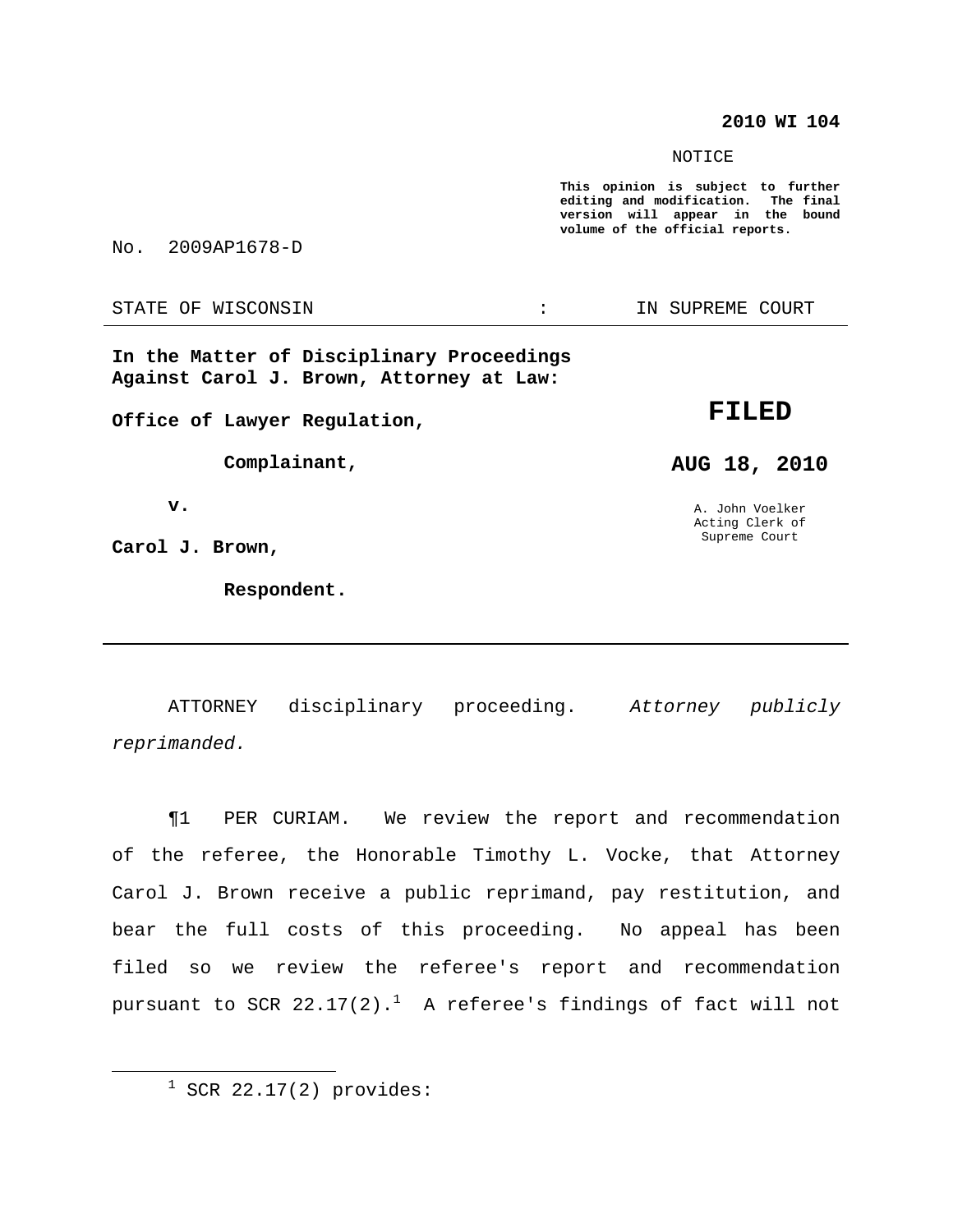be overturned unless clearly erroneous. See In re Disciplinary Proceedings Against Carroll, 2001 WI 130, ¶29, 248 Wis. 2d 662, 636 N.W.2d 718. We independently review the referee's legal conclusions. Id.

¶2 We approve and adopt the referee's findings of fact and conclusions of law. We agree that Attorney Brown's professional misconduct warrants a public reprimand, and we find it appropriate to require Attorney Brown to pay restitution and the costs of this disciplinary proceeding as set forth herein.

¶3 Attorney Brown (formerly known as Carol Brown Biermierer) was admitted to the practice of law in Wisconsin in 1993. She has not previously been disciplined. During the events relevant to this proceeding, she practiced in Madison with the law firm Brown & La Counte, LLP ("the Firm"), specializing in legal matters affecting Native American tribes and their members.

¶4 The Office of Lawyer Regulation (OLR) filed a disciplinary complaint against Attorney Brown on July 3, 2009, alleging seven counts of professional misconduct. All of the allegations of misconduct relate to the Firm and Attorney Brown's representation of the Saginaw Chippewa Indian Tribe of

If no appeal is filed timely, the supreme court shall review the referee's report; adopt, reject or modify the referee's findings and conclusions or remand the matter to the referee for additional findings; and determine and impose appropriate discipline. The court, on its own motion, may order the parties to file briefs in the matter.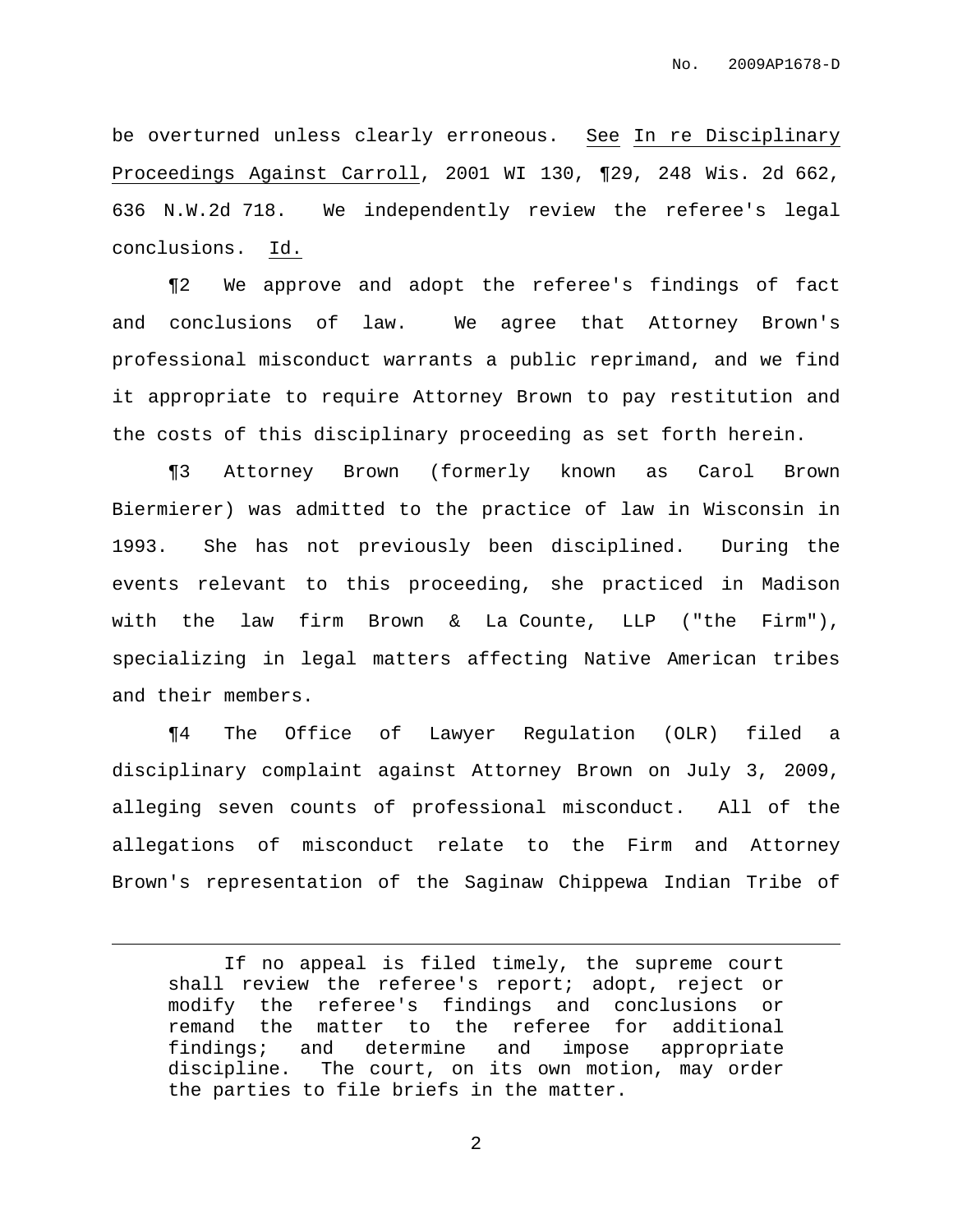Michigan, a federally recognized Indian tribe ("the Tribe"). Attorney Brown was lead counsel for the Firm's representation related to the Tribe. Attorney Brown filed an answer to the OLR's complaint, but the parties then entered into a stipulation whereby Attorney Brown withdrew her answer and pled no contest to the allegations set forth in the complaint pursuant to SCR  $22.14(2)$ . A hearing was held before the referee on March 4, 2010. The referee accepted the stipulation and issued his report and recommendation on March 15, 2010.

¶5 We begin our discussion by noting the referee observed that many "of the problems that Attorney Brown got into in this case were as a direct result of the contentiousness between various interests in the tribe and the instability of the tribal government." The referee explicitly considered this a mitigating factor. While this does not excuse misconduct, it does inform our review of this proceeding. The parties have stipulated to the facts set forth in the complaint, so we will merely summarize the complex factual basis underlying this proceeding.

¶6 In March 1998 the Firm entered into a written contract with the Tribe for legal services ("the Contract"). The Contract was signed by Attorney Brown on behalf of the Firm. The Contract stated the Firm agreed to represent the Tribe, and not the then-serving governing council, its members, or any particular persons within the Tribe. The Tribe's constitution required the Tribe to submit the Contract to the Bureau of Indian Affairs ("BIA") for approval. BIA refused to approve the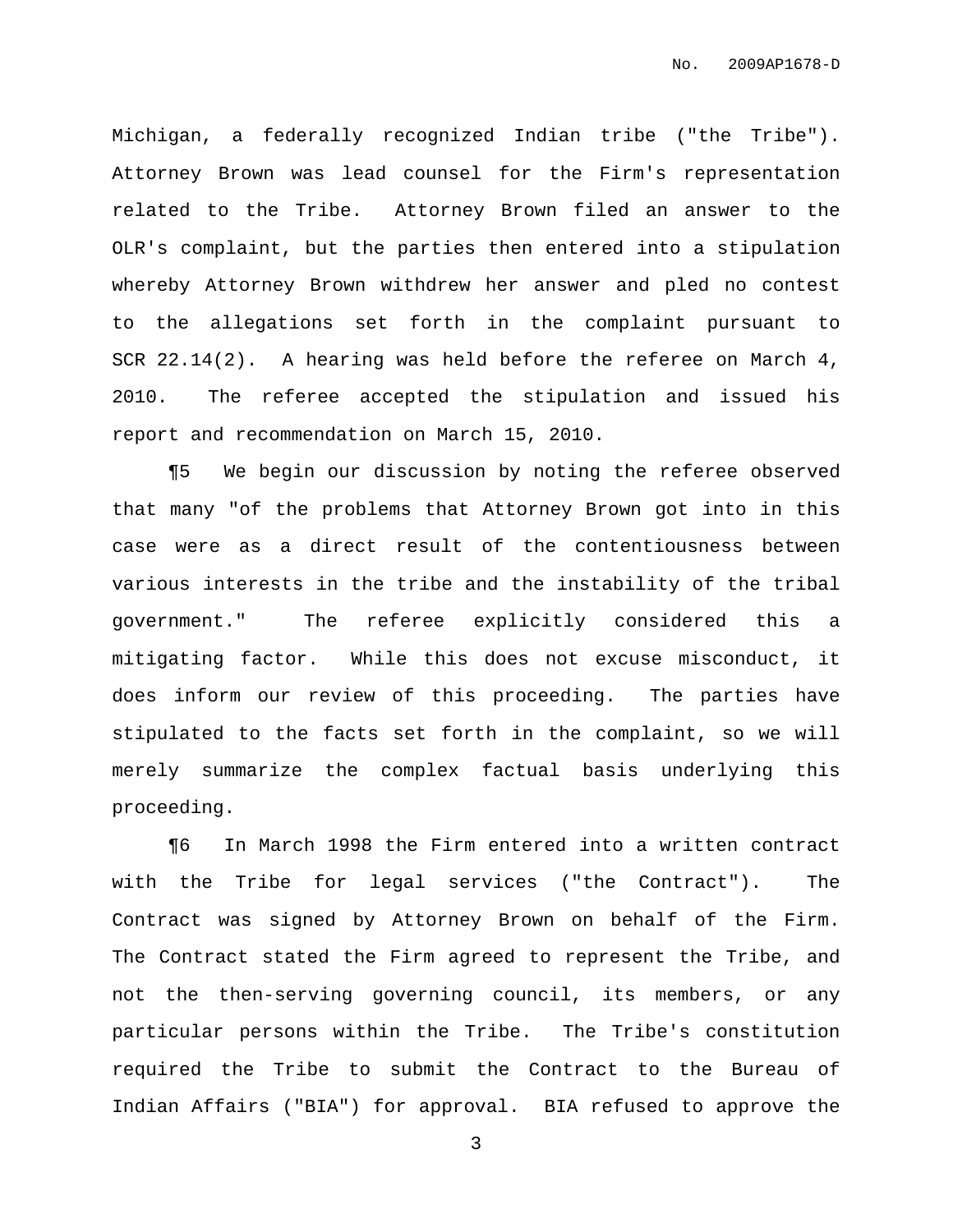Contract, requesting inclusion of specific language relating to fees and costs to be billed by the Firm. In March 1999 the Firm prepared and executed a revised contract which was provided to the Tribe. The Tribe filed the revised Contract with BIA in August 1999. However, a new governing council took control of the Tribe's government, and the Tribe then requested that BIA not approve the revised Contract. The revised Contract was never approved by BIA.

¶7 At the time the Firm was retained by the Tribe, there was controversy within the Tribe as to whether all of the persons listed on the Tribe's membership rolls were proper members of the Tribe. There also ensued a series of disputes about election results. There was disagreement as to whether then-serving members of the Tribe's governing council ("the Chamberlain Council") and then-serving Chief Kevin Chamberlain were legitimately elected representatives of the Tribe. Between 1996 and 1999, the Tribe experienced a series of elections, election protests, and subsequent invalidation of election results by the Chamberlain Council. $^2$  Between November 1997 and August 1999, the members of the Chamberlain Council continued to hold office as a "holdover" government, instead of turning over the reins of the Tribe's government to the persons elected in the invalidated elections.

 $2$  One of the points of controversy within the Tribe was whether Philip Peters, Sr., who was elected Chief in at least one of the invalidated elections, and several other persons elected to serve on the council, were proper members of the Tribe.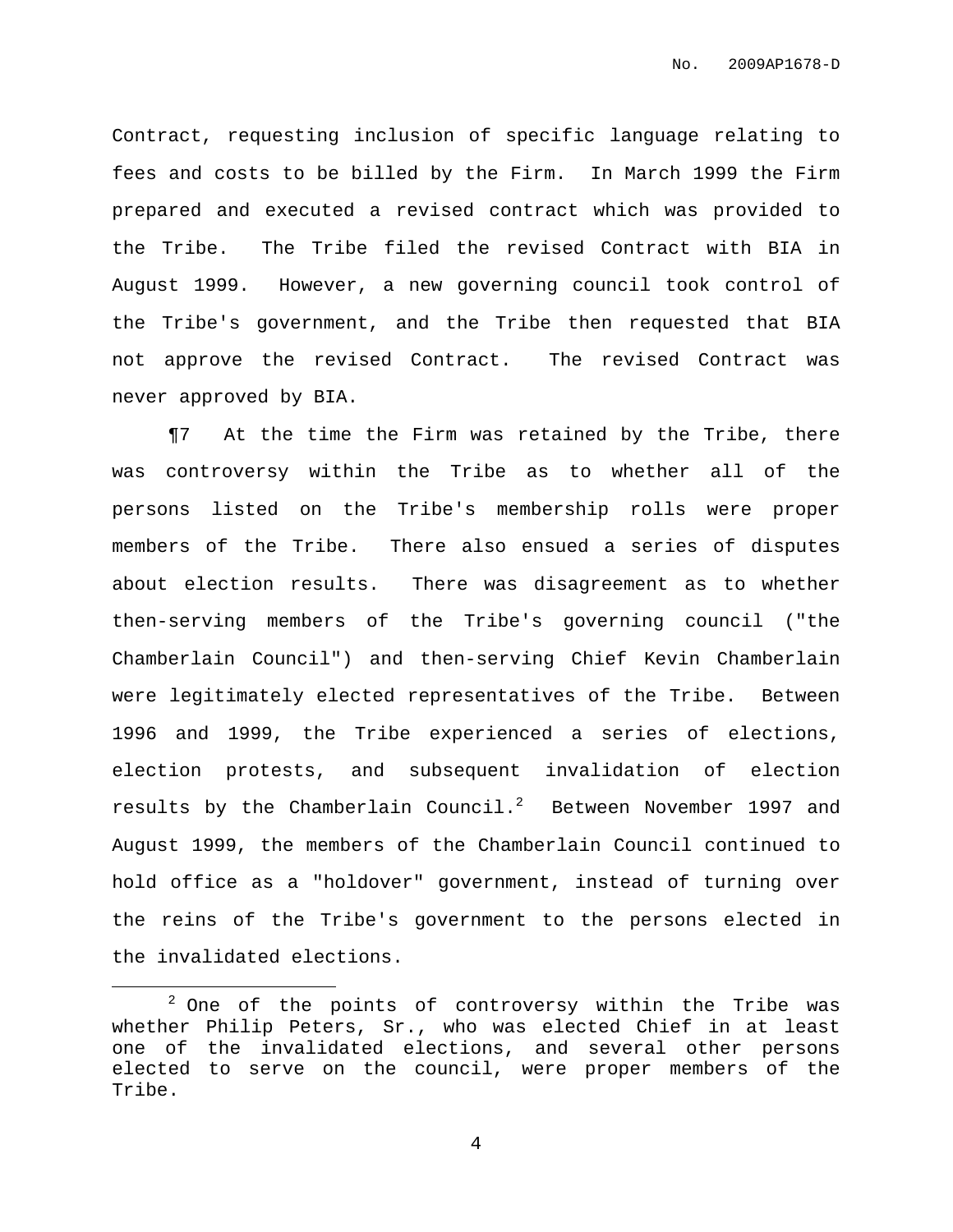¶8 Eventually, several tribal members filed suit in tribal court, Peters, Durfee v. Chamberlain, et al., Case No. 98-CI-361. The tribal court held that the Chamberlain Council had the power to void the election results, but ordered the Chamberlain Council to develop a plan to allow the Tribe to hold a valid election. Following this decision, tribal members began actively seeking intervention from Kevin Gover ("Gover"), then-Assistant Secretary of the Interior. Gover urged the Chamberlain Council to hold elections for a properly elected council. Ultimately, the Chamberlain Council failed to hold elections in the time and manner required by Gover. Gover then directed his subordinates to withdraw federal recognition of all but two members of the Chamberlain Council. Gover recognized an "Interim Council" which included Interim Chief Peters and two persons who had served as members of the Chamberlain Council. The Interim Council took control of the government of the Tribe.

¶9 On August 11, 1999, Interim Chief Peters wrote to Attorney Brown and advised the Firm:

As you no doubt know, a new Saginaw Tribal Council took office yesterday . . . . [Y]ou currently do not have a valid contract [with the Tribe], and you do not represent the Saginaw Tribal Council or the Saginaw Chippewa Tribe. The Council has voted to rescind the former council's approval of your contract and its request for Bureau approval. Therefore, effective as of this date you are to cease all work for the Saginaw Tribal Council and the Saginaw Chippewa Tribe and cease holding yourself out as attorneys for either.

¶10 In August 1999 the Firm, on behalf of Chamberlain and five of the other deposed Chamberlain Council members, filed an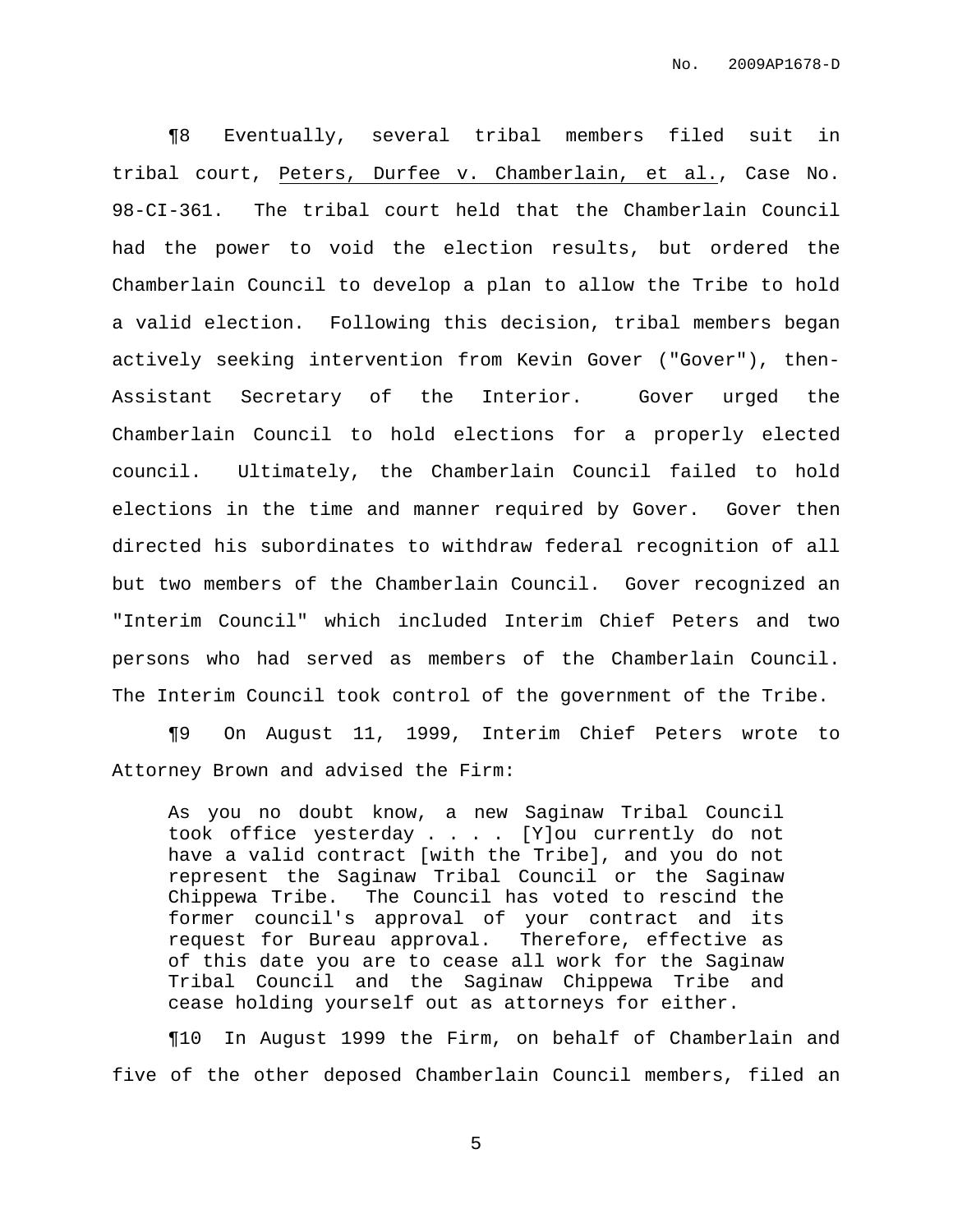action in the Appellate Court of the Tribe, pursuant to its original jurisdiction, to attempt to block Gover's directive from taking effect and to restore the deposed Chamberlain Council members to power. Chamberlain, et al. v. Peters, et al., Case No. 99-CI-771 (Appellate Court of the Saginaw Chippewa Indian Tribe of Michigan).

¶11 On August 16, 1999, the Firm filed an action in the United States District Court for the Eastern District of Michigan, purporting to represent the Tribe, seeking a declaratory judgment and an injunction preventing Gover's decision from taking effect. Saginaw Chippewa Indian Tribe of Michigan v. Gover, et al., Case No. 99-CV-10327 (E.D. Mich.). $^3$ 

¶12 In October and November 1999 the Interim Council held "curative elections," resulting in the Interim Council members being elected in November 1999 to regular two-year terms. Despite several protests and legal challenges, the Interim Council allowed the certified election results to stand. The newly elected council members (comprised of the same members as the Interim Council, including newly elected Chief Philip Peters, Sr., and two members of the former Chamberlain Council) took the oath of office on December 7, 1999 ("the Peters Council").

<sup>&</sup>lt;sup>3</sup> The Interim Council directed the Tribe's general counsel, Attorney Michael G. Phelan, to intervene in the suit, also in the name of the Tribe, in an effort to prevent an injunction from being issued. On August 19, 1999, the district court denied the Tribe's request for a temporary restraining order.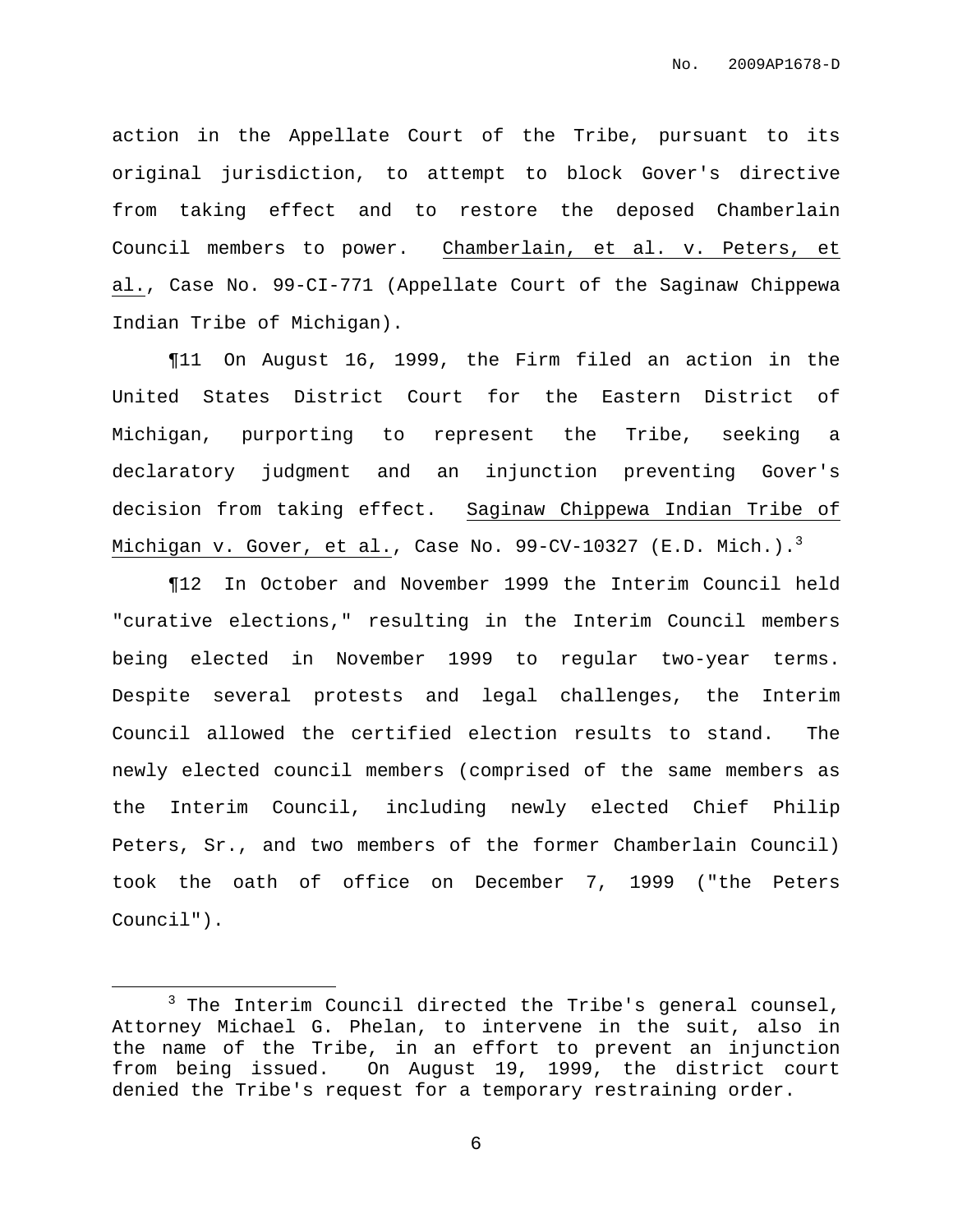¶13 On January 5, 2000, the Appellate Court of the Tribe held that Gover had no legal authority under tribal or federal law to intervene in the Tribe's dispute or to determine the Tribe's government. Chamberlain, et al. v. Peters, et al., 27 ILR 6085. However, the Appellate Court denied the deposed Chamberlain Council members any relief based on that judgment, in part because of the deposed members' own illegal actions in holding over beyond their terms and in part because the Peters Council members had been validly elected in November 1999, took the oath of office in December 1999, and thereby formed the legitimate government of the Tribe under tribal law. Id.

¶14 On February 11, 2000, the federal district court dismissed the suit pending in that court (Saginaw Chippewa Indian Tribe of Michigan v. Gover, et al.), finding that the decision of Appellate Court of the Tribe in Chamberlain, et al. v. Peters, et al. deprived the district court of jurisdiction.

¶15 The Firm, purporting to act on behalf of the Tribe but acting at the direction of some of the deposed Chamberlain Council members, filed a motion asking the district court to amend the dismissal order to allow the Firm to file a second amended complaint and brief, which the district court also denied. The Firm then filed with the Sixth Circuit Court of Appeals an appeal of the district court's dismissal of the action, again purporting to act on behalf of the Tribe. On July 6, 2000, the appeal was dismissed by stipulation.

¶16 Thus, between August 11, 1999, and December 7, 1999, the Firm represented the interests of some of the deposed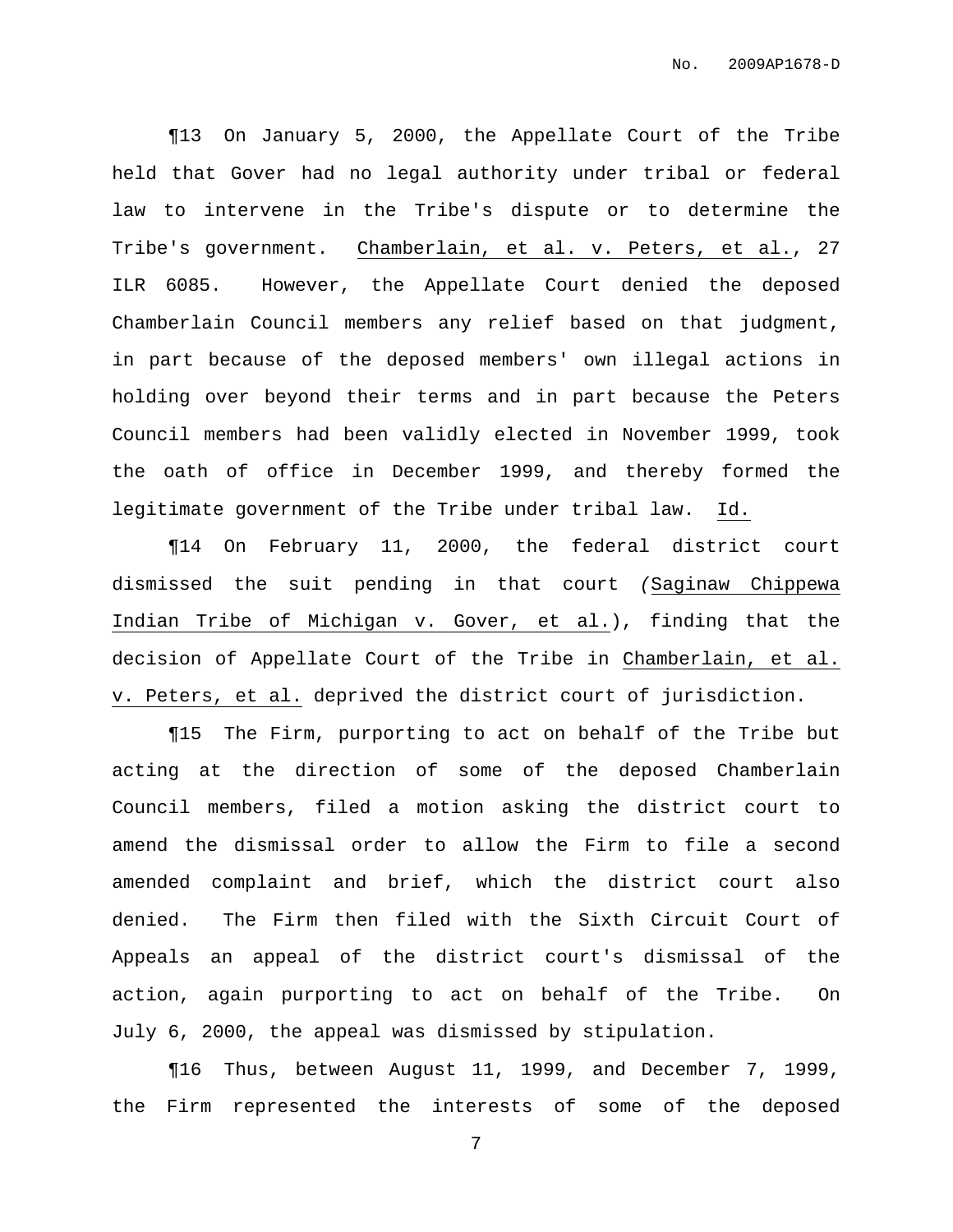Chamberlain Council members in actions contrary to the Interim Council's governance of the Tribe. Between December 7, 1999, and July 6, 2000, the Firm represented the interests of some of the deposed Chamberlain Council members in actions contrary to the Peters Council's governance of the Tribe. Ultimately, the referee concluded that:

[B]y representing or causing or allowing her firm to represent the interests of some of the deposed members of the Chamberlain Council in Chamberlain, et al. v. Peters, et al., Case No. 99-CI-771 (Appellate Court of the Saginaw Chippewa Indian Tribe of Michigan), in Saginaw Chippewa Indian Tribe of Michigan v. Gover, et al., Case No. 99-CV-10327 (E.D. Mich.), and in an appeal from the dismissal thereof in Case No. 00-1395 (6th Cir.); [and] by representing or causing or allowing her firm to represent Gloria King in her efforts to cause the Secretary of the Interior to call an election regarding proposed amendments to the Tribe's constitution, including representing King in King v. Norton, et al., Case No. 00-CV-10006 (E.D. Mich.), and in related advocacy before BIA; and by engaging in the aforementioned courses of conduct when in each such case the representation was materially adverse to the interests of the former client (the Tribe), when in each such case the representation involved the same or a substantially related matter to the representation of the former client, and when in each such case written consent was not obtained from the former client to the representation, [Attorney] Brown violated former SCR 20:1.9(a).<sup>4</sup>

 $4$  Former SCR 20:1.9(a) (effective through June 30, 2007) provided that a lawyer who has formerly represented a client in a matter shall not "represent another person in the same or substantially related matter in which that person's interests are materially adverse to the interests of the former client unless the former client consents in writing after consultation; . . . ."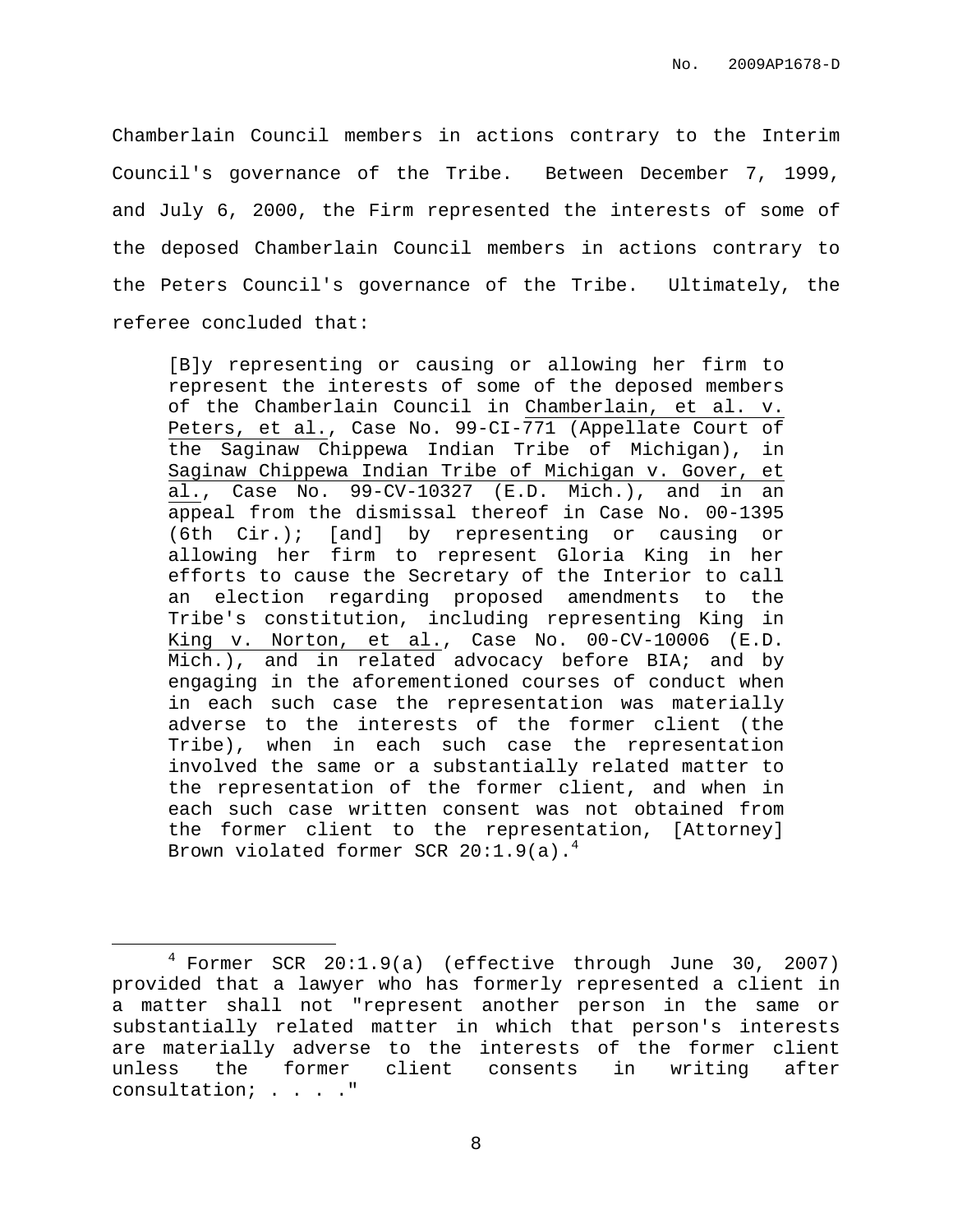There is no evidence these factual findings are clearly erroneous, and we agree with this conclusion of law.

¶17 On August 11, 1999, Interim Chief Peters sent a letter to Attorney Brown stating, "Please send us an immediate accounting of all of the work you have done on behalf of the Tribe and the Council, along with all related billing records . . . ." The Firm did not respond until May 11, 2000. Moreover, the May 11 letter did not provide or include an accounting to the Tribe and only included billing statements for one and one-half months. Chief Peters replied to this letter on July 21, 2000, stating:

I have received and reviewed your May 11, 2000 letter responding to my letter of August 11, 1999 . . . . [Y]our May 11, 2000, letter does not respond to my request for a full accounting and a release of all billing materials. You provided no accounting and provided only billing statements for July 1999 and August 1-10, 1999. I am, therefore, again requesting that you provide the information and materials I requested last August including but not limited to the following: . . . A full accounting of all transactions into and from the Saginaw Chippewa Tribe's Client Trust Account with your firm; . . . . A full accounting of all payments made to the firm from the \$150,000.00 paid to the firm on or about July 28, 2000 purportedly to "replenish" the Saginaw Chippewa Tribe's Client Trust Account; . . . The production of billing records for services purportedly rendered to the Saginaw Chippewa Tribe from the inception of your relationship with the Tribe to the present.

¶18 Attorney Brown responded on July 28, 2000, enclosing copies of the Firm's statements for legal services to the Tribe from March 1998 through June 1999, as well as a copy of the Firm's "actual Trust Account ledger sheets," and "[f]or purposes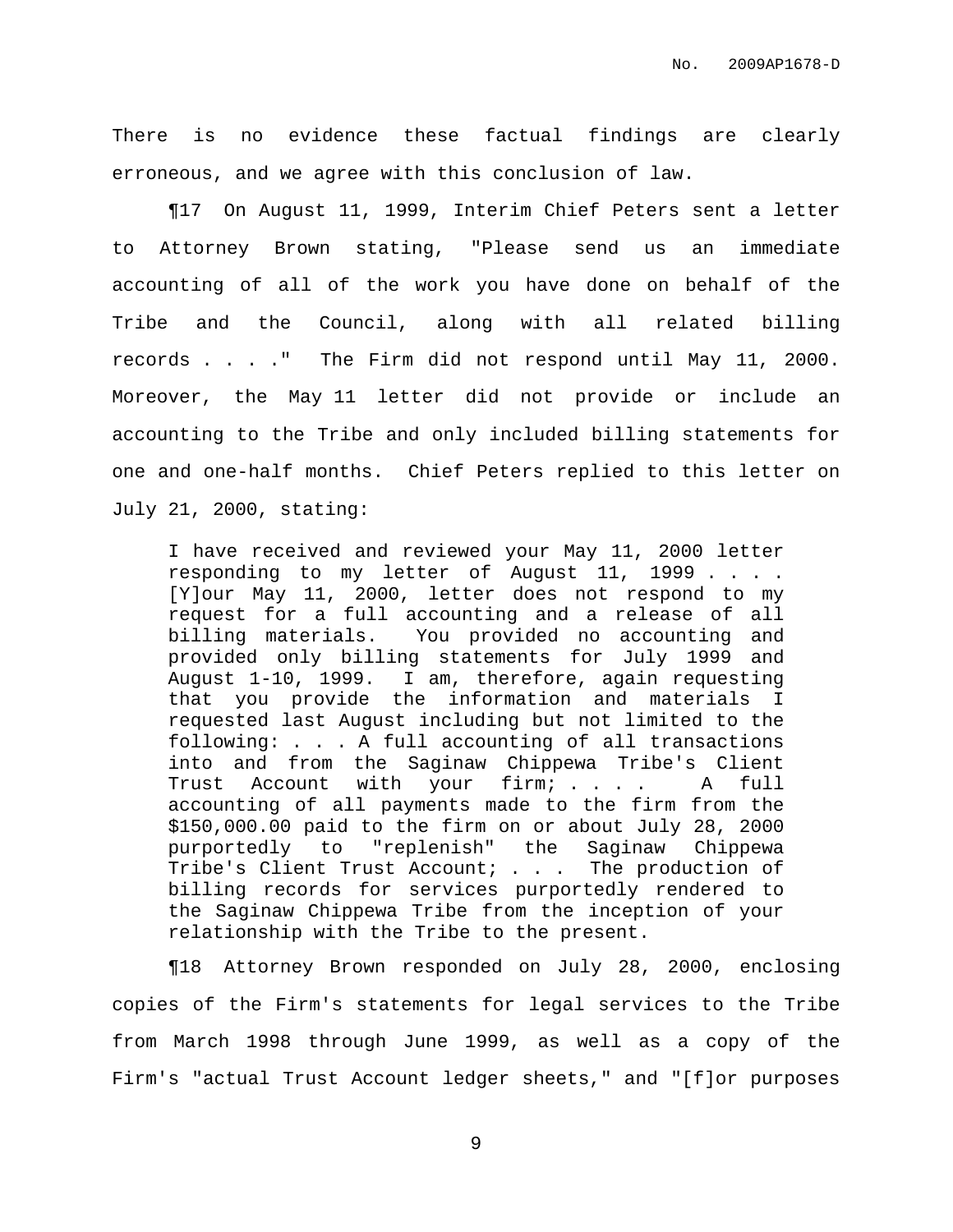of clarity . . . an Excel Worksheet of the ledger accounts." However, there were numerous accounting errors in this paperwork. In Attorney Brown's July 28, 2000, letter to Chief Peters, the Firm misrepresented that the Tribe owed the Firm an additional \$69,816.93. In fact, the Firm owed monies to the Tribe. The OLR's subsequent investigation determined that the office manager's calculations of the amounts received by the Firm from the Tribe, which were also included in the July 28, 2000, letter, were not accurate because Attorney Brown recorded activity on the Firm's client ledgers and check stubs inaccurately and because whoever prepared the letter failed to accurately calculate the total funds due.

¶19 The referee concluded, and we agree, that by failing, prior to July 28, 2000, to provide or to cause her firm to provide the Tribe with a full accounting of the advanced fees and costs delivered to the Firm by the Tribe prior to August 11, 1999, when the Tribe had requested a full accounting in August 1999 and May 2000, Attorney Brown violated former SCR  $20:1.15(b).$ <sup>5</sup>

<sup>5</sup> SCR 20:1.15(b) (effective through June 30, 2004) provided as follows:

Upon receiving funds or other property in which a client or third person has an interest, a lawyer shall promptly notify the client or third person in writing. Except as stated in this rule or otherwise permitted by law or by agreement with the client, a lawyer shall promptly deliver to the client or third person any funds or other property that the client or third person is entitled to receive and, upon request by the client or third person, shall render a full accounting regarding such property.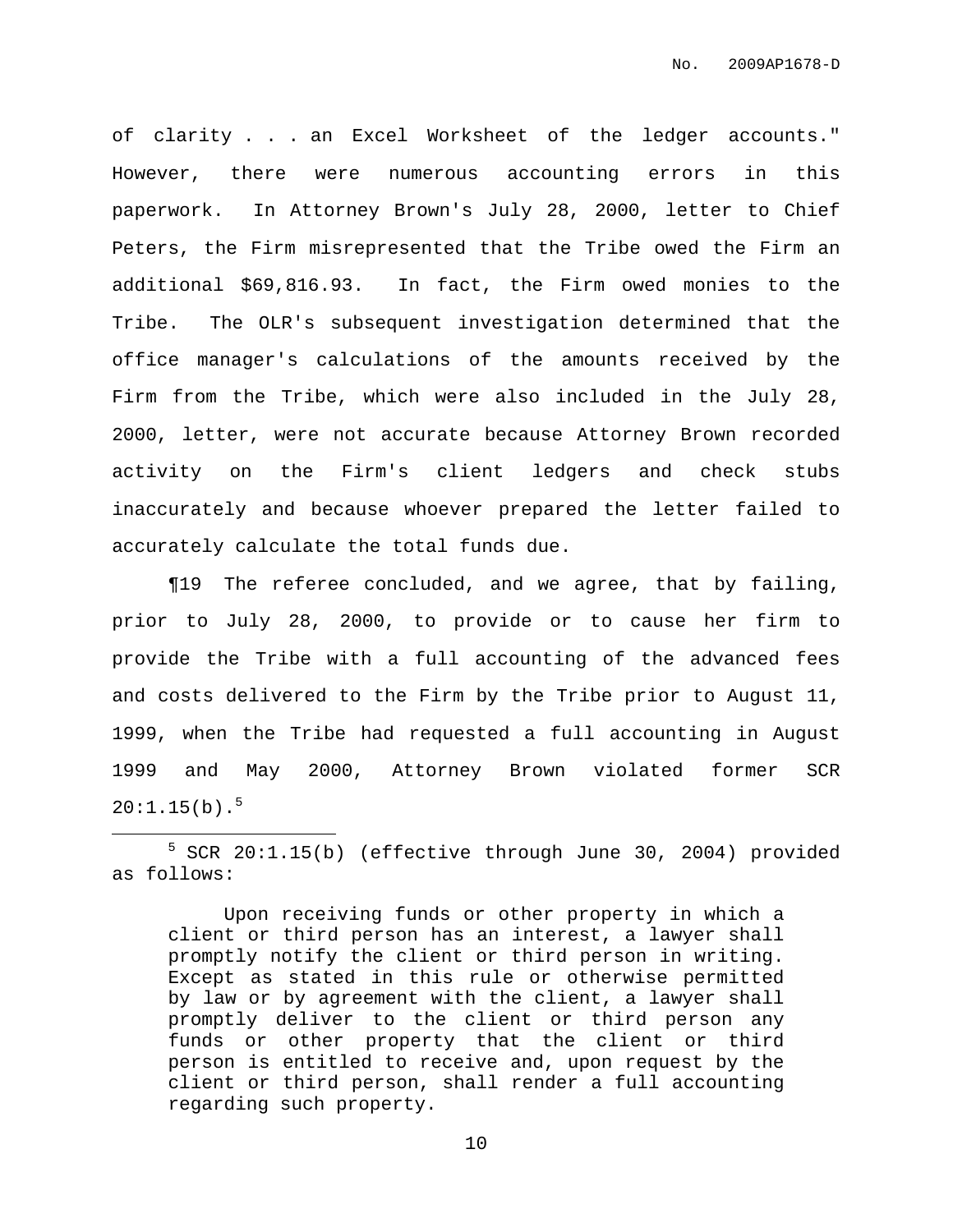¶20 The OLR investigation also disclosed trust account anomalies and other problems with accurate financial disclosure, as well. On two occasions in 1999 Attorney Brown disbursed more funds than the Firm held in trust. When she became aware of the negative trust account balance, she arranged to draw on the Firm's line of credit to deposit \$59,674.48 of Firm funds in the trust account on August 2, 1999. She inaccurately misrepresented the disbursement of funds to the Firm on client ledgers for the Tribe as "repayments" of a loan or advance to the Tribe from the Firm. She caused the Firm to commingle between \$15,953.40 and \$16,899.43 of Firm funds with client funds in the trust account. The trust account records and Attorney Brown's July 28, 1999, letter show that as of July 29, 1999, Attorney Brown believed the Tribe owed the Firm fees in excess of \$42,749.85 and mistakenly believed the Firm had more than \$42,749.85 of Tribe funds in the trust account.

¶21 The referee concluded, and we agree, that by causing the Firm to use client funds held in trust to satisfy disbursements unrelated to the clients' matters and commingle at least \$15,953.40 of Firm funds in the trust account for more than three months, Attorney Brown violated former SCR  $20:1.15(a)$ .<sup>6</sup> In addition, by causing or participating with the

 $6$  SCR 20:1.15(a) (effective through June 30, 2004) provided, in pertinent part: Safekeeping property.

<sup>(</sup>a) A lawyer shall hold in trust, separate from the lawyer's own property, that property of clients and third persons that is in the lawyer's possession in connection with a representation or when acting in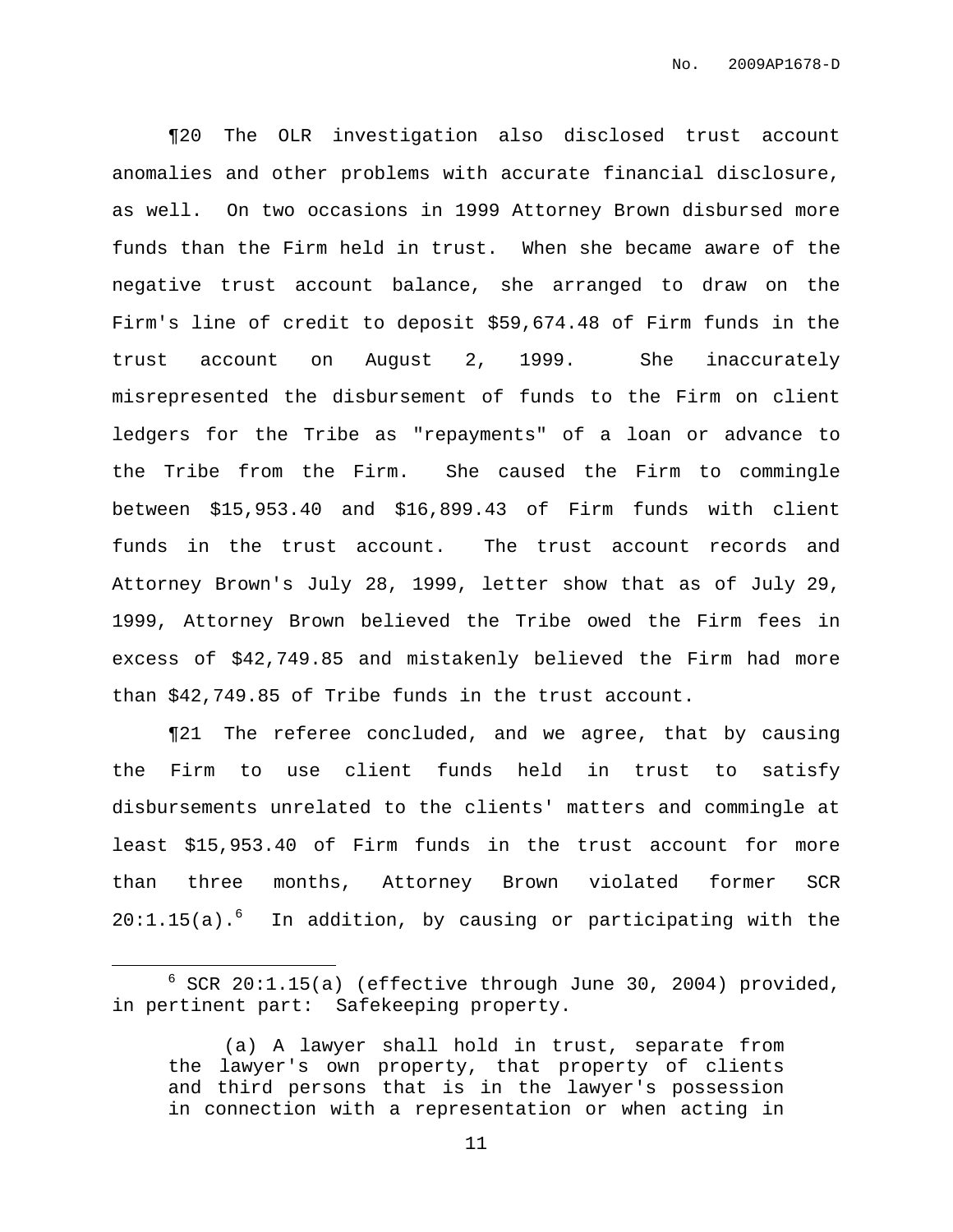Firm to send trust account ledgers to the Tribe which misrepresented the Firm had made a loan to the Tribe and that several disbursements from the trust accounts to the Firm represented repayments of that loan, when the Firm had not made a loan to the Tribe, Attorney Brown violated SCR 20:8.4(c). $^7\,$  By disbursing or causing the Firm to disburse \$109,325.03 from the Firm's trust accounts prior to providing written notice of the intended disbursements to the Tribe, Attorney Brown violated SCR 20:8.4(f) <sup>8</sup> via In re Disciplinary Proceedings Against Marine**,** 82 Wis. 2d 602, 264 N.W.2d 285 (1978).

¶22 The OLR investigation revealed issues pertaining to billing and staffing, as well. It is undisputed that Attorneys Brown and La Counte were the sole partners of the Firm.<sup>9</sup> <sup>9</sup> In August 1998 pursuant to a written contract, the Firm hired Arizona-based attorney Robert J. Lyttle ("Lyttle") as a "contract attorney to assist [the Firm] in matters related to the Saginaw Chippewa Constitution Project." Billing records and

a fiduciary capacity. . . . No funds belonging to the lawyer or law firm, except funds reasonably sufficient to pay or avoid imposition of account service charges, may be deposited in such an account.

 $7$  SCR 20:8.4(c) states it is professional misconduct for a lawyer to "engage in conduct involving dishonesty, fraud, deceit or misrepresentation; . . . ."

 $8$  SCR 20:8.4(f) provides it is professional misconduct for a lawyer to "violate a statute, supreme court rule, supreme court order or supreme court decision regulating the conduct of lawyers; . . . . "

<sup>9</sup> The Firm also employed three associate attorneys and a part-time law clerk.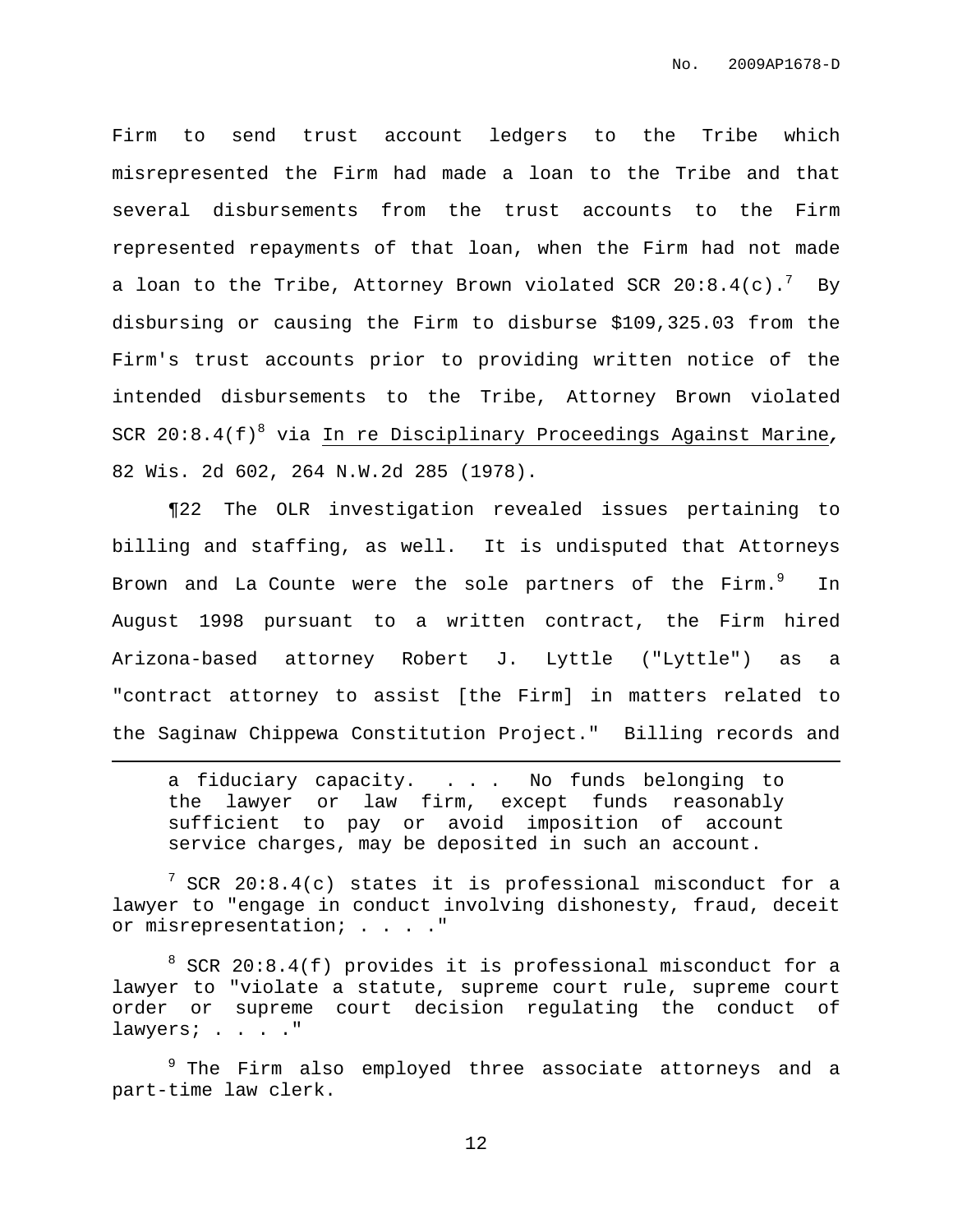the Firm's contract with Lyttle show the Firm paid Lyttle \$90 per hour for legal services he performed related to the Tribe and \$55 per hour for his related travel time. The Firm billed the Tribe \$125 per hour for Lyttle's work and travel time. However, the Firm did not obtain the Tribe's written agreement to the markup or the arrangement with Lyttle. The Tribe calculated that during the course of the Firm's representation of the Tribe, Lyttle billed the Firm a total of \$106,040 (\$69,696 for his services and \$36,344 in related travel time). The Firm billed the Tribe a total of \$179,400 for the same work and services. The additional net to the Firm for Lyttle's work and travel time between approximately August 21, 1998, and August 10, 1999, was \$73,360. The division of the fees billed to the Tribe for Lyttle's work and travel time was not divided between the Firm and Lyttle based on the proportion of work performed by the Firm and Lyttle for such amounts. The Firm charged a "markup" on the rate the Firm would pay contract attorneys compared to the rate at which the Firm billed the client for the contract attorney's services. The Firm generally did not notify the clients of the differences in the rates the Firm paid to the contract attorney versus the rates billed to the clients for the work of contract attorneys.

¶23 Ultimately, the referee concluded, and we agree, that by causing or allowing the Firm to charge the Tribe markups of \$35 per hour on services provided and \$70 per hour on travel time by Lyttle, when such markups were not proportionate to the services performed by Lyttle and where the Firm failed to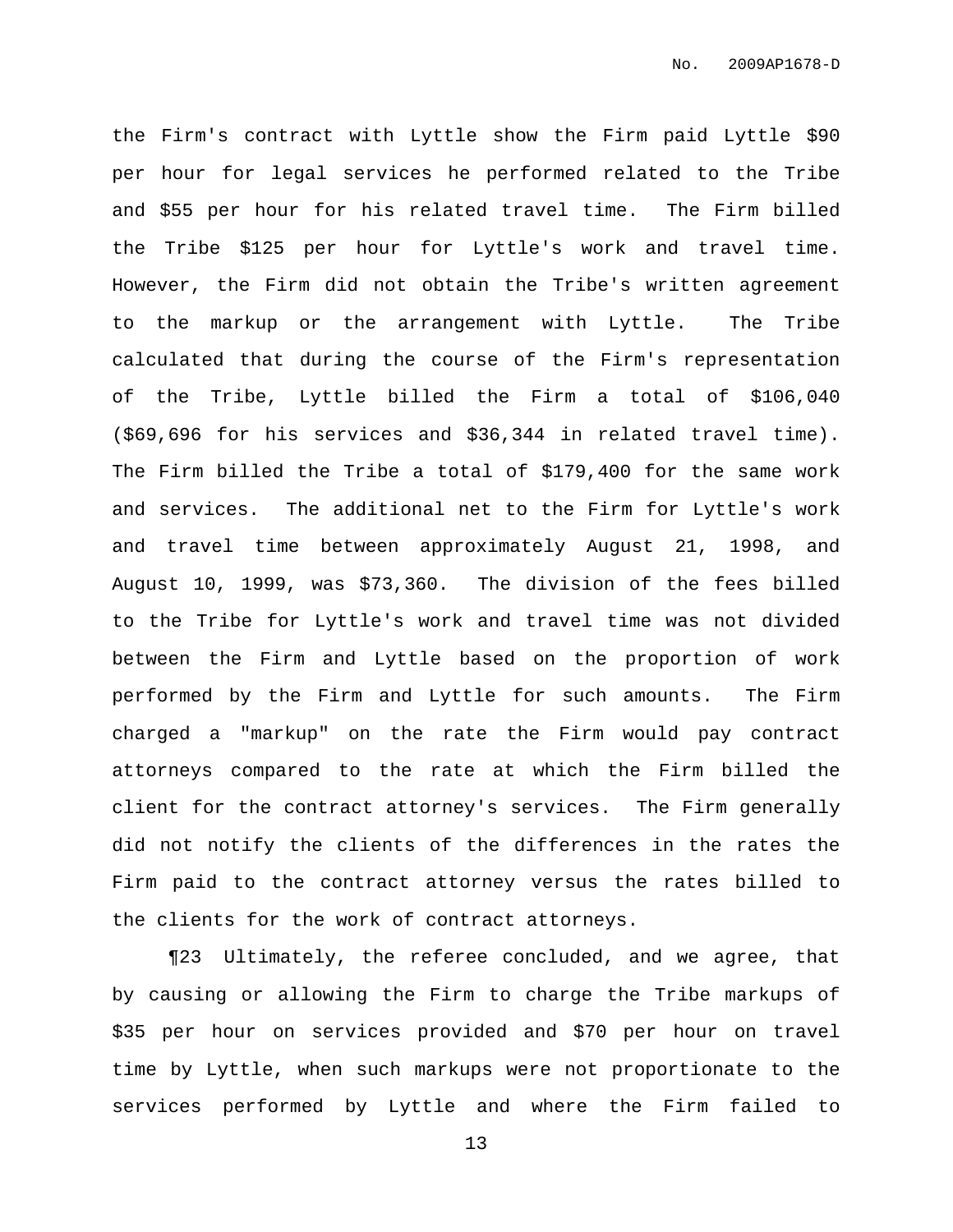disclose the compensation arrangement with Lyttle and failed to obtain the Tribe's written agreement to the markup or the fee arrangement with Lyttle, Attorney Brown violated former SCR  $20:1.5(e).^{10}$ 

¶24 In addition, Attorney La Counte's husband, Richard A. Monette ("Monette"), was an attorney licensed to practice law in North Dakota but not licensed to practice law in Wisconsin. Monette had an association with the Firm whereby he brought clients to the Firm and provided legal and consulting services to Firm attorneys and to Firm clients. The Firm paid him a portion of the fees charged by the Firm for his services, and he was paid a percentage of all fees charged by the Firm for certain other cases he brought to the Firm. Monette was not, however, an employee, associate, or partner of the Firm. Nonetheless, Monette held himself out as "of counsel" to the Firm on his University of Wisconsin Law School online

 $10$  Former SCR 20:1.5(e) (effective through June 30, 2007) provided:

A division of fee between lawyers who are not in the same firm may be made only if:

(1) the division is in proportion to the services performed by each lawyer or, by written agreement with the client, each lawyer assumes joint responsibility for the representation;

(2) the client is advised of and does not object to the participation of all the lawyers involved and is informed if the fee will increase as a result of their involvement; and

(3) the total fee is reasonable.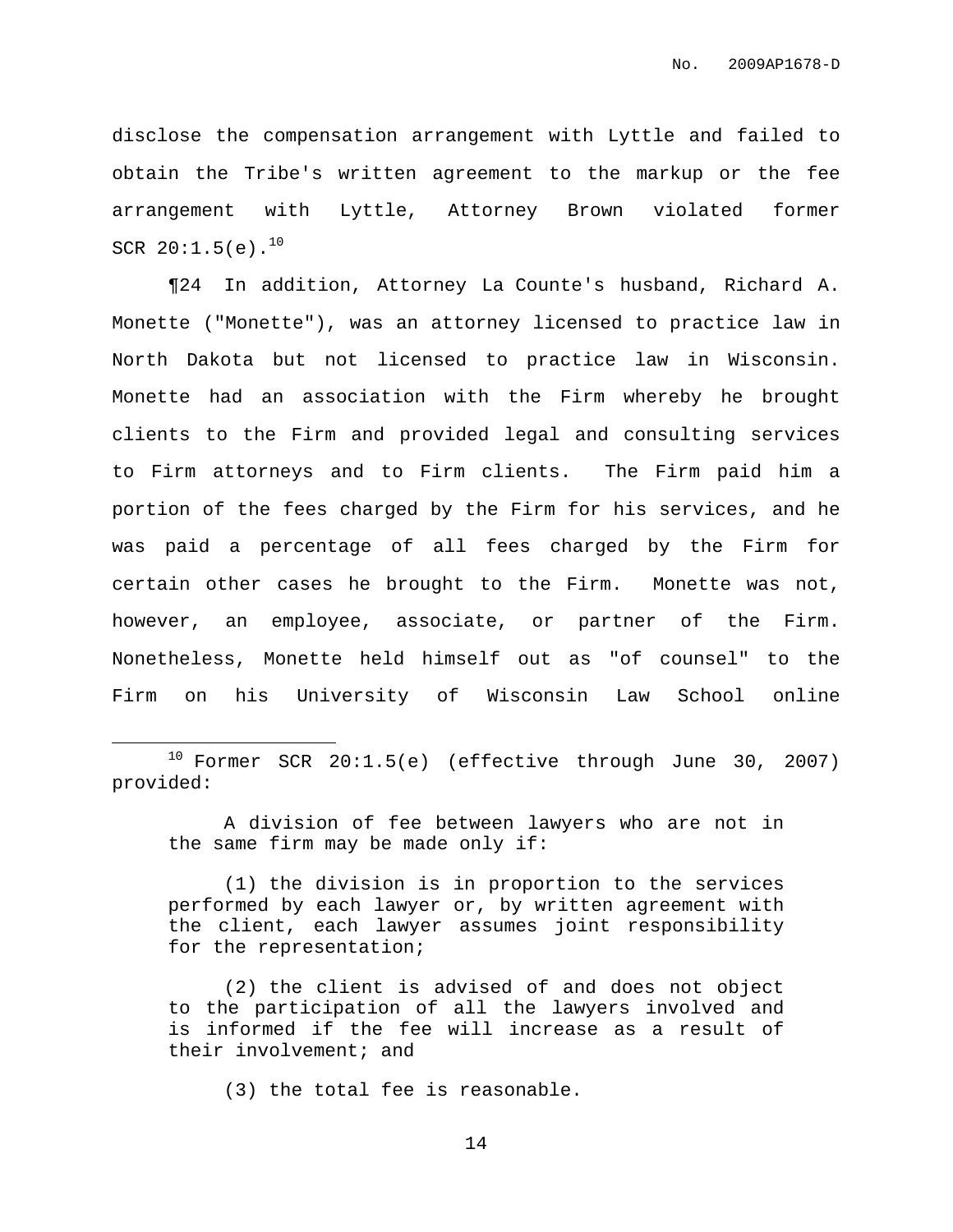information page and was described as "of counsel" in at least one brief filed in the Tribe's litigation. $^{11}$  The referee found that Attorney Brown took no steps to clearly and accurately communicate to clients, prospective clients, courts, and agencies before which Monette appeared on behalf of the Firm, opposing counsel, or the general public that Monette was not an employee, associate, or partner of the Firm. The referee concluded, and we agree, that by allowing Attorney Richard Monette to hold himself out as an employee, associate or partner of the Firm, Attorney Brown violated SCR 20:7.5(d) $^{12}$  via SCR  $20:8.4(a)$ .<sup>13</sup>

¶25 The OLR ascertained that the Tribe was entitled to restitution in the amount of \$73,360 and split this restitution obligation between the Firm's two partners. $^{14}$  The parties thus stipulated that Attorney Brown owes restitution in the principal

<sup>12</sup> SCR 20:7.5(d) provides, "Lawyers may state or imply that they practice in a partnership or other organization only when that is the fact."

 $13$  SCR 20:8.4(a) states it is professional misconduct for a lawyer to "violate or attempt to violate the Rules of Professional Conduct, knowingly assist or induce another to do so, or do so through the acts of another; . . . . "

 $14$  Attorney La Counte, in the form of a consensual public reprimand, agreed to a payment plan to pay \$36,680.

 $11$  For example, on September 3, 1999, in the Saginaw Chippewa Indian Tribe of Michigan v. Gover, et al., litigation pending in federal court, the Firm filed a First Amended Complaint signed by Monette on behalf of the Firm. This pleading failed to include any language clarifying Monette's relationship with the Firm, thereby holding him out as an employee, associate or partner of the Firm.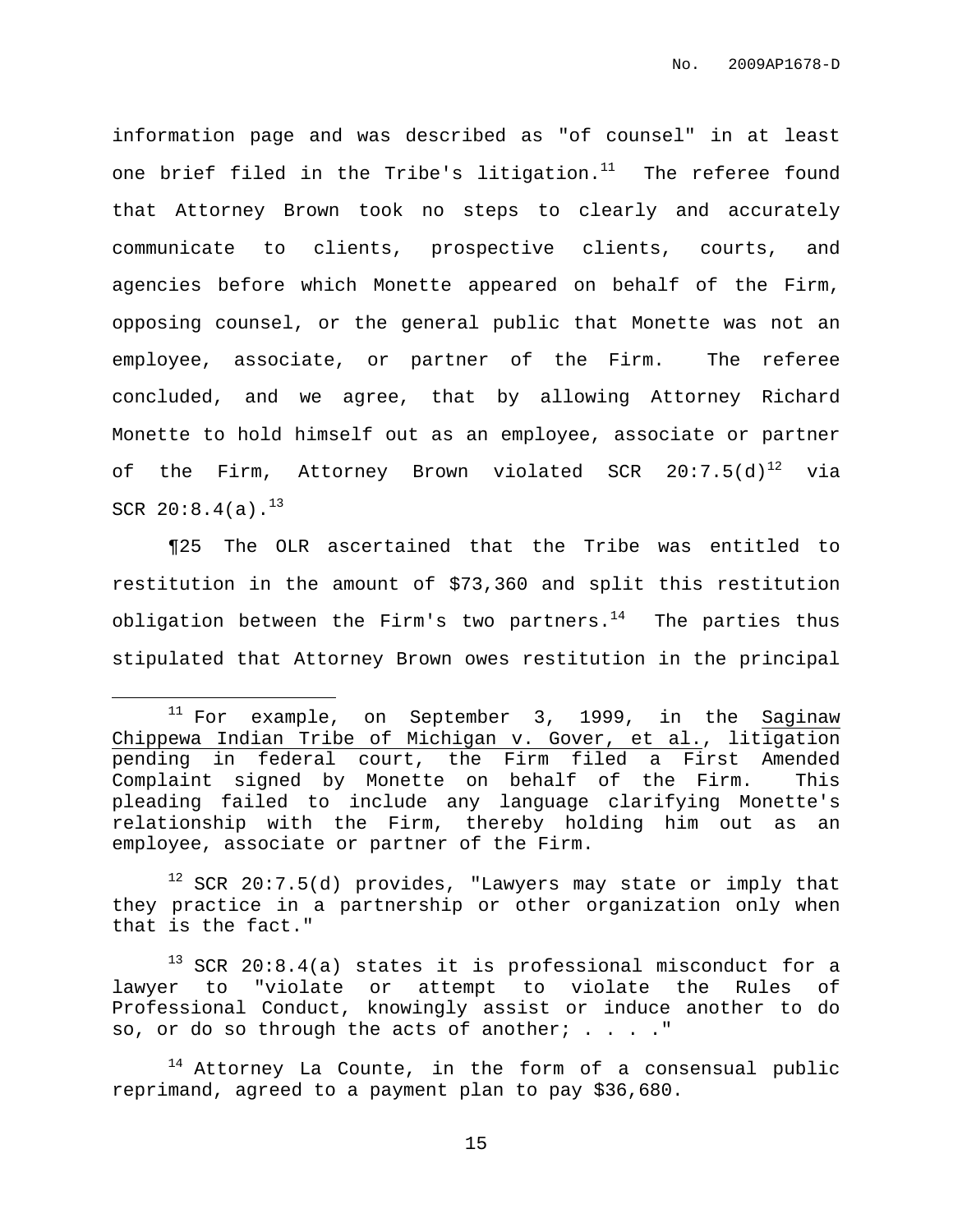amount of \$36,680 to the Saginaw Chippewa Indian Tribe of Michigan.

¶26 We adopt the referee's findings of fact and conclusions of law with respect to each allegation of misconduct. We agree the appropriate discipline to be imposed against Attorney Brown is a public reprimand, together with an order that Attorney Brown pay restitution in the principal amount of \$36,680 to the Saginaw Chippewa Indian Tribe of Michigan and pay the costs of this proceeding.

¶27 With respect to how restitution and costs should be paid, we are guided by the referee's insightful observations. He noted, "It's clear that, over the course of the last several years, what was once a thriving and lucrative legal business became defunct to the point where the two principals of [the Firm] have split; . . . . " The referee noted Attorney La Counte obtained a full-time job with the Ho-Chunk Nation, leaving Attorney Brown with a business loan totaling approximately \$40,000. The referee accepted as practical, reasonable, and fair Attorney Brown's proposal with respect to payment of her restitution obligation. We agree. Consistent with the referee's recommendation, we direct Attorney Brown to pay \$5,000 toward restitution on March 4, 2011. She will "pay that exact amount on each anniversary [i.e. March 4] until 2017." On March 4, 2018, Attorney Brown will pay the remaining \$1,680 plus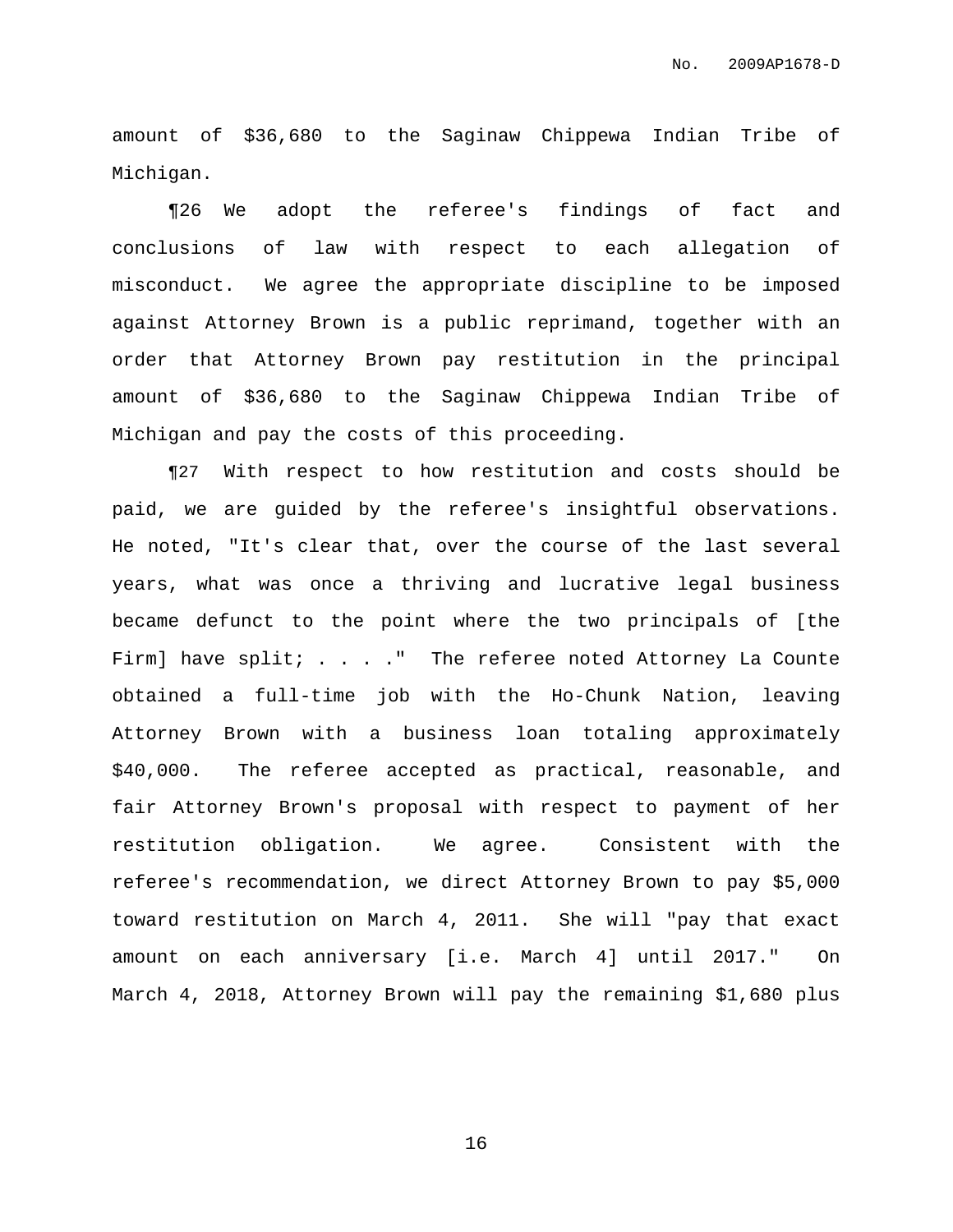half of the costs. <sup>15</sup> On March 4, 2019, she will pay the remaining half of the costs.

¶28 IT IS ORDERED that Carol J. Brown is publicly reprimanded as discipline for professional misconduct.

¶29 IT IS FURTHER ORDERED that Carol J. Brown pay restitution to the Saginaw Chippewa Indian Tribe of Michigan in the total sum of \$36,680 on the payment schedule set forth in the body of this decision. If the restitution payments are not made, and absent a showing of her inability to pay, Carol J. Brown's license to practice law in Wisconsin shall be suspended until further order of the court.

¶30 IT IS FURTHER ORDERED that Carol J. Brown pay to the Office of Lawyer Regulation the costs of this proceeding on the payment schedule set forth in the body of this decision. If costs are not paid within the time specified, and absent a showing of her inability to pay, Carol J. Brown's license to practice law in Wisconsin shall be suspended until further order of the court.

¶31 IT IS FURTHER ORDERED that the restitution is to be paid in full prior to paying costs to the Office of Lawyer Regulation.

<sup>&</sup>lt;sup>15</sup> The costs in this matter are  $$6,727.75$  as of March 31, 2010.